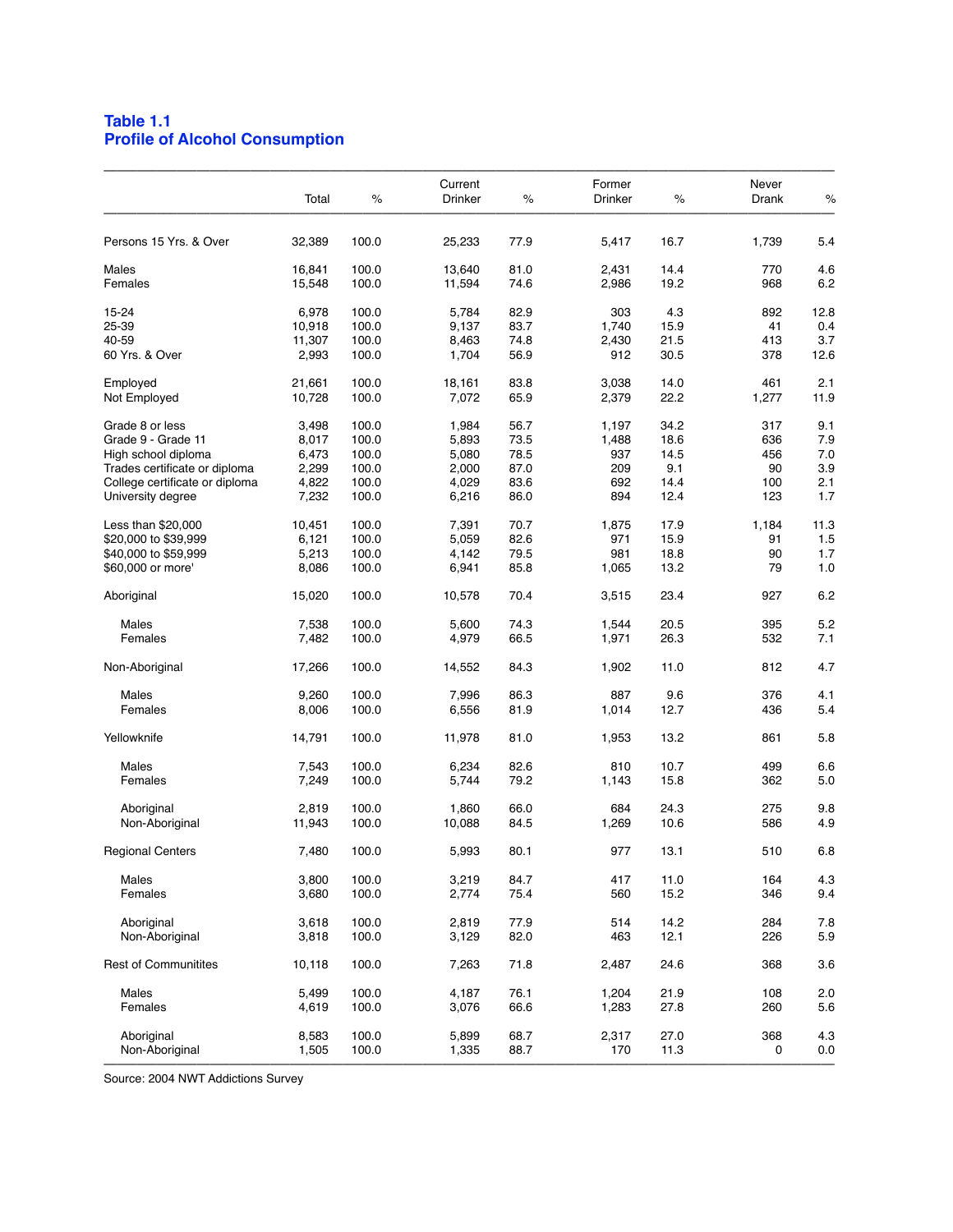## **Table 1.2 Profile of Volume of Alcohol Typically Consumed**

| Persons 15 Yrs. & Over<br>25,233<br>100.0<br>Males<br>13,640<br>100.0<br>Females<br>11,594<br>100.0<br>15-24<br>5,784<br>100.0<br>25-39<br>9,137<br>100.0<br>40-59<br>8,463<br>100.0<br>60 Yrs. & Over<br>1,704<br>100.0<br>Employed<br>18,161<br>100.0<br>7,072<br>100.0<br>Not Employed<br>100.0<br>Grade 8 or less<br>1,984<br>Grade 9 - Grade 11<br>5,893<br>100.0<br>100.0<br>High school diploma<br>5,080<br>Trades certificate or diploma<br>2,000<br>100.0<br>College certificate or diploma<br>4,029<br>100.0<br>University degree<br>6,216<br>100.0<br>100.0<br>Less than \$20,000<br>7,391<br>\$20,000 to \$39,999<br>100.0<br>5,059<br>\$40,000 to \$59,999<br>4,142<br>100.0<br>\$60,000 or more'<br>6,941<br>100.0<br>100.0<br>Aboriginal<br>10,578 | 9,896<br>6,491<br>3,405<br>2,919<br>4,248<br>2,302<br>333<br>6,733<br>3,163<br>1,124<br>3,358<br>2,277<br>669<br>1,166<br>1,269<br>3,476<br>2,686 | 39.2<br>47.6<br>29.4<br>50.5<br>46.5<br>27.2<br>19.5<br>37.1<br>44.7<br>56.7<br>57.0<br>44.8<br>33.5<br>28.9<br>20.4 | 4,715<br>2,097<br>2,619<br>1,551<br>1,074<br>1,830<br>260<br>3,188<br>1,527<br>252<br>1,313<br>1,028<br>354<br>615 | 18.7<br>15.4<br>22.6<br>26.8<br>11.8<br>21.6<br>15.3<br>17.6<br>21.6<br>12.7<br>22.3<br>20.2<br>17.7 | 10,102<br>4,736<br>5,365<br>1,153<br>3,639<br>4,258<br>1,000<br>8,062<br>2,040<br>467<br>1,049<br>1,698<br>977 | 40.0<br>34.7<br>46.3<br>19.9<br>39.8<br>50.3<br>58.7<br>44.4<br>28.8<br>23.5<br>17.8<br>33.4 |
|-------------------------------------------------------------------------------------------------------------------------------------------------------------------------------------------------------------------------------------------------------------------------------------------------------------------------------------------------------------------------------------------------------------------------------------------------------------------------------------------------------------------------------------------------------------------------------------------------------------------------------------------------------------------------------------------------------------------------------------------------------------------|---------------------------------------------------------------------------------------------------------------------------------------------------|----------------------------------------------------------------------------------------------------------------------|--------------------------------------------------------------------------------------------------------------------|------------------------------------------------------------------------------------------------------|----------------------------------------------------------------------------------------------------------------|----------------------------------------------------------------------------------------------|
|                                                                                                                                                                                                                                                                                                                                                                                                                                                                                                                                                                                                                                                                                                                                                                   |                                                                                                                                                   |                                                                                                                      |                                                                                                                    |                                                                                                      |                                                                                                                |                                                                                              |
|                                                                                                                                                                                                                                                                                                                                                                                                                                                                                                                                                                                                                                                                                                                                                                   |                                                                                                                                                   |                                                                                                                      |                                                                                                                    |                                                                                                      |                                                                                                                |                                                                                              |
|                                                                                                                                                                                                                                                                                                                                                                                                                                                                                                                                                                                                                                                                                                                                                                   |                                                                                                                                                   |                                                                                                                      |                                                                                                                    |                                                                                                      |                                                                                                                |                                                                                              |
|                                                                                                                                                                                                                                                                                                                                                                                                                                                                                                                                                                                                                                                                                                                                                                   |                                                                                                                                                   |                                                                                                                      |                                                                                                                    |                                                                                                      |                                                                                                                |                                                                                              |
|                                                                                                                                                                                                                                                                                                                                                                                                                                                                                                                                                                                                                                                                                                                                                                   |                                                                                                                                                   |                                                                                                                      |                                                                                                                    |                                                                                                      |                                                                                                                |                                                                                              |
|                                                                                                                                                                                                                                                                                                                                                                                                                                                                                                                                                                                                                                                                                                                                                                   |                                                                                                                                                   |                                                                                                                      |                                                                                                                    |                                                                                                      |                                                                                                                |                                                                                              |
|                                                                                                                                                                                                                                                                                                                                                                                                                                                                                                                                                                                                                                                                                                                                                                   |                                                                                                                                                   |                                                                                                                      |                                                                                                                    |                                                                                                      |                                                                                                                |                                                                                              |
|                                                                                                                                                                                                                                                                                                                                                                                                                                                                                                                                                                                                                                                                                                                                                                   |                                                                                                                                                   |                                                                                                                      |                                                                                                                    |                                                                                                      |                                                                                                                |                                                                                              |
|                                                                                                                                                                                                                                                                                                                                                                                                                                                                                                                                                                                                                                                                                                                                                                   |                                                                                                                                                   |                                                                                                                      |                                                                                                                    |                                                                                                      |                                                                                                                |                                                                                              |
|                                                                                                                                                                                                                                                                                                                                                                                                                                                                                                                                                                                                                                                                                                                                                                   |                                                                                                                                                   |                                                                                                                      |                                                                                                                    |                                                                                                      |                                                                                                                |                                                                                              |
|                                                                                                                                                                                                                                                                                                                                                                                                                                                                                                                                                                                                                                                                                                                                                                   |                                                                                                                                                   |                                                                                                                      |                                                                                                                    |                                                                                                      |                                                                                                                |                                                                                              |
|                                                                                                                                                                                                                                                                                                                                                                                                                                                                                                                                                                                                                                                                                                                                                                   |                                                                                                                                                   |                                                                                                                      |                                                                                                                    |                                                                                                      |                                                                                                                | 48.9                                                                                         |
|                                                                                                                                                                                                                                                                                                                                                                                                                                                                                                                                                                                                                                                                                                                                                                   |                                                                                                                                                   |                                                                                                                      |                                                                                                                    | 15.3                                                                                                 | 2,118                                                                                                          | 52.6                                                                                         |
|                                                                                                                                                                                                                                                                                                                                                                                                                                                                                                                                                                                                                                                                                                                                                                   |                                                                                                                                                   |                                                                                                                      | 1,153                                                                                                              | 18.5                                                                                                 | 3,793                                                                                                          | 61.0                                                                                         |
|                                                                                                                                                                                                                                                                                                                                                                                                                                                                                                                                                                                                                                                                                                                                                                   |                                                                                                                                                   | 47.0                                                                                                                 | 1,507                                                                                                              | 20.4                                                                                                 | 2,034                                                                                                          | 27.5                                                                                         |
|                                                                                                                                                                                                                                                                                                                                                                                                                                                                                                                                                                                                                                                                                                                                                                   |                                                                                                                                                   | 53.1                                                                                                                 | 784                                                                                                                | 15.5                                                                                                 | 1,545                                                                                                          | 30.5                                                                                         |
|                                                                                                                                                                                                                                                                                                                                                                                                                                                                                                                                                                                                                                                                                                                                                                   | 1,468                                                                                                                                             | 35.4                                                                                                                 | 669                                                                                                                | 16.2                                                                                                 | 1,963                                                                                                          | 47.4                                                                                         |
|                                                                                                                                                                                                                                                                                                                                                                                                                                                                                                                                                                                                                                                                                                                                                                   | 1,955                                                                                                                                             | 28.2                                                                                                                 | 1,409                                                                                                              | 20.3                                                                                                 | 3,549                                                                                                          | 51.1                                                                                         |
|                                                                                                                                                                                                                                                                                                                                                                                                                                                                                                                                                                                                                                                                                                                                                                   | 6,397                                                                                                                                             | 60.5                                                                                                                 | 2,011                                                                                                              | 19.0                                                                                                 | 1,795                                                                                                          | 17.0                                                                                         |
| 5,600<br>100.0<br>Males                                                                                                                                                                                                                                                                                                                                                                                                                                                                                                                                                                                                                                                                                                                                           | 3,780                                                                                                                                             | 67.5                                                                                                                 | 732                                                                                                                | 13.1                                                                                                 | 848                                                                                                            | 15.1                                                                                         |
| Females<br>4,979<br>100.0                                                                                                                                                                                                                                                                                                                                                                                                                                                                                                                                                                                                                                                                                                                                         | 2,617                                                                                                                                             | 52.6                                                                                                                 | 1,280                                                                                                              | 25.7                                                                                                 | 947                                                                                                            | 19.0                                                                                         |
| Non-Aboriginal<br>14,552<br>100.0                                                                                                                                                                                                                                                                                                                                                                                                                                                                                                                                                                                                                                                                                                                                 | 3,499                                                                                                                                             | 24.0                                                                                                                 | 2,704                                                                                                              | 18.6                                                                                                 | 8,204                                                                                                          | 56.4                                                                                         |
| Males<br>7,996<br>100.0                                                                                                                                                                                                                                                                                                                                                                                                                                                                                                                                                                                                                                                                                                                                           | 2,710                                                                                                                                             | 33.9                                                                                                                 | 1,365                                                                                                              | 17.1                                                                                                 | 3,845                                                                                                          | 48.1                                                                                         |
| 100.0<br>Females<br>6,556                                                                                                                                                                                                                                                                                                                                                                                                                                                                                                                                                                                                                                                                                                                                         | 788                                                                                                                                               | 12.0                                                                                                                 | 1,339                                                                                                              | 20.4                                                                                                 | 4,359                                                                                                          | 66.5                                                                                         |
| Yellowknife<br>11,978<br>100.0                                                                                                                                                                                                                                                                                                                                                                                                                                                                                                                                                                                                                                                                                                                                    | 3,342                                                                                                                                             | 27.9                                                                                                                 | 1,917                                                                                                              | 16.0                                                                                                 | 6,587                                                                                                          | 55.0                                                                                         |
| Males<br>6,234<br>100.0                                                                                                                                                                                                                                                                                                                                                                                                                                                                                                                                                                                                                                                                                                                                           | 2,300                                                                                                                                             | 36.9                                                                                                                 | 834                                                                                                                | 13.4                                                                                                 | 3,024                                                                                                          | 48.5                                                                                         |
| Females<br>5,744<br>100.0                                                                                                                                                                                                                                                                                                                                                                                                                                                                                                                                                                                                                                                                                                                                         | 1,042                                                                                                                                             | 18.1                                                                                                                 | 1,083                                                                                                              | 18.9                                                                                                 | 3,563                                                                                                          | 62.0                                                                                         |
| Aboriginal<br>1,860<br>100.0                                                                                                                                                                                                                                                                                                                                                                                                                                                                                                                                                                                                                                                                                                                                      | 906                                                                                                                                               | 48.7                                                                                                                 | 227                                                                                                                | 12.2                                                                                                 | 716                                                                                                            | 38.5                                                                                         |
| Non-Aboriginal<br>10,088<br>100.0                                                                                                                                                                                                                                                                                                                                                                                                                                                                                                                                                                                                                                                                                                                                 | 2,436                                                                                                                                             | 24.1                                                                                                                 | 1,690                                                                                                              | 16.8                                                                                                 | 5,842                                                                                                          | 57.9                                                                                         |
| <b>Regional Centers</b><br>5,993<br>100.0                                                                                                                                                                                                                                                                                                                                                                                                                                                                                                                                                                                                                                                                                                                         | 2,247                                                                                                                                             | 37.5                                                                                                                 | 1,158                                                                                                              | 19.3                                                                                                 | 2,553                                                                                                          | 42.6                                                                                         |
| Males<br>3,219<br>100.0                                                                                                                                                                                                                                                                                                                                                                                                                                                                                                                                                                                                                                                                                                                                           | 1,336                                                                                                                                             | 41.5                                                                                                                 | 727                                                                                                                | 22.6                                                                                                 | 1,156                                                                                                          | 35.9                                                                                         |
| Females<br>2,774<br>100.0                                                                                                                                                                                                                                                                                                                                                                                                                                                                                                                                                                                                                                                                                                                                         | 912                                                                                                                                               | 32.9                                                                                                                 | 432                                                                                                                | 15.6                                                                                                 | 1,396                                                                                                          | 50.3                                                                                         |
| Aboriginal<br>100.0<br>2,819                                                                                                                                                                                                                                                                                                                                                                                                                                                                                                                                                                                                                                                                                                                                      | 1,569                                                                                                                                             | 55.7                                                                                                                 | 556                                                                                                                | 19.7                                                                                                 | 660                                                                                                            | 23.4                                                                                         |
| Non-Aboriginal<br>100.0<br>3,129                                                                                                                                                                                                                                                                                                                                                                                                                                                                                                                                                                                                                                                                                                                                  | 678                                                                                                                                               | 21.7                                                                                                                 | 603                                                                                                                | 19.3                                                                                                 | 1,848                                                                                                          | 59.1                                                                                         |
| <b>Rest of Communitites</b><br>7,263<br>100.0                                                                                                                                                                                                                                                                                                                                                                                                                                                                                                                                                                                                                                                                                                                     | 4,306                                                                                                                                             | 59.3                                                                                                                 | 1,640                                                                                                              | 22.6                                                                                                 | 962                                                                                                            | 13.2                                                                                         |
| Males<br>100.0<br>4,187                                                                                                                                                                                                                                                                                                                                                                                                                                                                                                                                                                                                                                                                                                                                           | 2,855                                                                                                                                             | 68.2                                                                                                                 | 536                                                                                                                | 12.8                                                                                                 | 556                                                                                                            | 13.3                                                                                         |
| Females<br>100.0<br>3,076                                                                                                                                                                                                                                                                                                                                                                                                                                                                                                                                                                                                                                                                                                                                         | 1,451                                                                                                                                             | 47.2                                                                                                                 | 1,104                                                                                                              | 35.9                                                                                                 | 406                                                                                                            | 13.2                                                                                         |
| Aboriginal<br>100.0<br>5,899                                                                                                                                                                                                                                                                                                                                                                                                                                                                                                                                                                                                                                                                                                                                      | 3,921                                                                                                                                             | 66.5                                                                                                                 | 1,229                                                                                                              | 20.8                                                                                                 | 418                                                                                                            | 7.1                                                                                          |
| Non-Aboriginal<br>1,335<br>100.0                                                                                                                                                                                                                                                                                                                                                                                                                                                                                                                                                                                                                                                                                                                                  | 385                                                                                                                                               | 28.8                                                                                                                 | 411                                                                                                                | 30.8                                                                                                 | 514                                                                                                            | 38.5                                                                                         |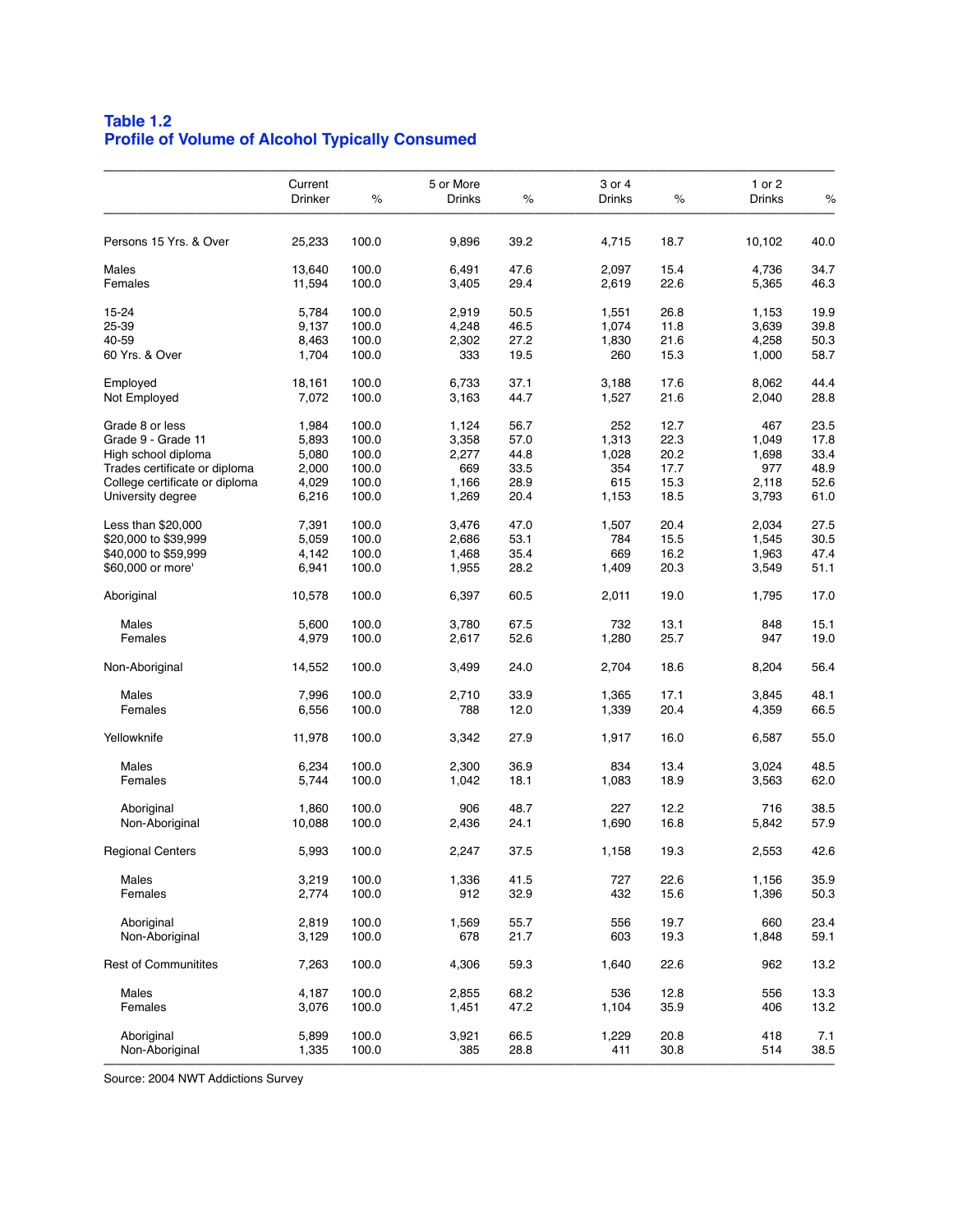# **Table 1.3 Profile of Frequency of Alcohol Consumption**

| Persons 15 Yrs. & Over<br>100.0<br>25,233<br>5,071<br>20.1<br>4,952<br>19.6<br>Males<br>13,640<br>100.0<br>3,802<br>27.9<br>3,026<br>22.2<br>Females<br>11,594<br>100.0<br>1,270<br>11.0<br>1,926<br>16.6<br>15-24<br>100.0<br>18.1<br>17.0<br>5,784<br>1,046<br>984<br>25-39<br>9,137<br>100.0<br>1,673<br>18.3<br>2,226<br>24.4<br>40-59<br>8,463<br>100.0<br>2,173<br>25.7<br>17.2<br>1,456<br>100.0<br>179<br>10.5<br>286<br>16.8<br>60 Yrs. & Over<br>1,704<br>100.0<br>4,019<br>22.1<br>19.9<br>Employed<br>18,161<br>3,621<br>Not Employed<br>7,072<br>100.0<br>1,053<br>14.9<br>1,331<br>18.8<br>Grade 8 or less<br>100.0<br>8.5<br>21.9<br>1,984<br>168<br>434<br>12.3<br>Grade 9 - Grade 11<br>5,893<br>100.0<br>1,017<br>17.3<br>726<br>5,080<br>100.0<br>821<br>16.2<br>1,281<br>25.2<br>High school diploma<br>2,000<br>100.0<br>631<br>31.6<br>15.3<br>Trades certificate or diploma<br>305<br>20.8<br>College certificate or diploma<br>4,029<br>100.0<br>771<br>19.1<br>839<br>University degree<br>100.0<br>26.8<br>22.0<br>6,216<br>1,664<br>1,366<br>100.0<br>13.9<br>19.4<br>Less than $$20,000$<br>7,391<br>1,028<br>1,431<br>14.2<br>21.5<br>\$20,000 to \$39,999<br>5,059<br>100.0<br>717<br>1,086<br>\$40,000 to \$59,999<br>4,142<br>100.0<br>685<br>16.5<br>1,002<br>24.2<br>\$60,000 or more'<br>100.0<br>2,285<br>32.9<br>1,310<br>18.9<br>6,941 | 15,163<br>60.1<br>6,765<br>49.6<br>8,398<br>72.4<br>3,754<br>64.9<br>5,238<br>57.3<br>4,835<br>57.1<br>72.7<br>1,238<br>10,522<br>57.9<br>4,642<br>65.6<br>69.7<br>1,382<br>69.6<br>4,103<br>2,977<br>58.6<br>1,065<br>53.3<br>2,419<br>60.0<br>51.3<br>3,186 |
|------------------------------------------------------------------------------------------------------------------------------------------------------------------------------------------------------------------------------------------------------------------------------------------------------------------------------------------------------------------------------------------------------------------------------------------------------------------------------------------------------------------------------------------------------------------------------------------------------------------------------------------------------------------------------------------------------------------------------------------------------------------------------------------------------------------------------------------------------------------------------------------------------------------------------------------------------------------------------------------------------------------------------------------------------------------------------------------------------------------------------------------------------------------------------------------------------------------------------------------------------------------------------------------------------------------------------------------------------------------------------|---------------------------------------------------------------------------------------------------------------------------------------------------------------------------------------------------------------------------------------------------------------|
|                                                                                                                                                                                                                                                                                                                                                                                                                                                                                                                                                                                                                                                                                                                                                                                                                                                                                                                                                                                                                                                                                                                                                                                                                                                                                                                                                                              |                                                                                                                                                                                                                                                               |
|                                                                                                                                                                                                                                                                                                                                                                                                                                                                                                                                                                                                                                                                                                                                                                                                                                                                                                                                                                                                                                                                                                                                                                                                                                                                                                                                                                              |                                                                                                                                                                                                                                                               |
|                                                                                                                                                                                                                                                                                                                                                                                                                                                                                                                                                                                                                                                                                                                                                                                                                                                                                                                                                                                                                                                                                                                                                                                                                                                                                                                                                                              |                                                                                                                                                                                                                                                               |
|                                                                                                                                                                                                                                                                                                                                                                                                                                                                                                                                                                                                                                                                                                                                                                                                                                                                                                                                                                                                                                                                                                                                                                                                                                                                                                                                                                              |                                                                                                                                                                                                                                                               |
|                                                                                                                                                                                                                                                                                                                                                                                                                                                                                                                                                                                                                                                                                                                                                                                                                                                                                                                                                                                                                                                                                                                                                                                                                                                                                                                                                                              |                                                                                                                                                                                                                                                               |
|                                                                                                                                                                                                                                                                                                                                                                                                                                                                                                                                                                                                                                                                                                                                                                                                                                                                                                                                                                                                                                                                                                                                                                                                                                                                                                                                                                              |                                                                                                                                                                                                                                                               |
|                                                                                                                                                                                                                                                                                                                                                                                                                                                                                                                                                                                                                                                                                                                                                                                                                                                                                                                                                                                                                                                                                                                                                                                                                                                                                                                                                                              |                                                                                                                                                                                                                                                               |
|                                                                                                                                                                                                                                                                                                                                                                                                                                                                                                                                                                                                                                                                                                                                                                                                                                                                                                                                                                                                                                                                                                                                                                                                                                                                                                                                                                              |                                                                                                                                                                                                                                                               |
|                                                                                                                                                                                                                                                                                                                                                                                                                                                                                                                                                                                                                                                                                                                                                                                                                                                                                                                                                                                                                                                                                                                                                                                                                                                                                                                                                                              |                                                                                                                                                                                                                                                               |
|                                                                                                                                                                                                                                                                                                                                                                                                                                                                                                                                                                                                                                                                                                                                                                                                                                                                                                                                                                                                                                                                                                                                                                                                                                                                                                                                                                              |                                                                                                                                                                                                                                                               |
|                                                                                                                                                                                                                                                                                                                                                                                                                                                                                                                                                                                                                                                                                                                                                                                                                                                                                                                                                                                                                                                                                                                                                                                                                                                                                                                                                                              |                                                                                                                                                                                                                                                               |
|                                                                                                                                                                                                                                                                                                                                                                                                                                                                                                                                                                                                                                                                                                                                                                                                                                                                                                                                                                                                                                                                                                                                                                                                                                                                                                                                                                              |                                                                                                                                                                                                                                                               |
|                                                                                                                                                                                                                                                                                                                                                                                                                                                                                                                                                                                                                                                                                                                                                                                                                                                                                                                                                                                                                                                                                                                                                                                                                                                                                                                                                                              |                                                                                                                                                                                                                                                               |
|                                                                                                                                                                                                                                                                                                                                                                                                                                                                                                                                                                                                                                                                                                                                                                                                                                                                                                                                                                                                                                                                                                                                                                                                                                                                                                                                                                              |                                                                                                                                                                                                                                                               |
|                                                                                                                                                                                                                                                                                                                                                                                                                                                                                                                                                                                                                                                                                                                                                                                                                                                                                                                                                                                                                                                                                                                                                                                                                                                                                                                                                                              |                                                                                                                                                                                                                                                               |
|                                                                                                                                                                                                                                                                                                                                                                                                                                                                                                                                                                                                                                                                                                                                                                                                                                                                                                                                                                                                                                                                                                                                                                                                                                                                                                                                                                              |                                                                                                                                                                                                                                                               |
|                                                                                                                                                                                                                                                                                                                                                                                                                                                                                                                                                                                                                                                                                                                                                                                                                                                                                                                                                                                                                                                                                                                                                                                                                                                                                                                                                                              |                                                                                                                                                                                                                                                               |
|                                                                                                                                                                                                                                                                                                                                                                                                                                                                                                                                                                                                                                                                                                                                                                                                                                                                                                                                                                                                                                                                                                                                                                                                                                                                                                                                                                              | 66.1<br>4,886                                                                                                                                                                                                                                                 |
|                                                                                                                                                                                                                                                                                                                                                                                                                                                                                                                                                                                                                                                                                                                                                                                                                                                                                                                                                                                                                                                                                                                                                                                                                                                                                                                                                                              | 3,256<br>64.4                                                                                                                                                                                                                                                 |
|                                                                                                                                                                                                                                                                                                                                                                                                                                                                                                                                                                                                                                                                                                                                                                                                                                                                                                                                                                                                                                                                                                                                                                                                                                                                                                                                                                              | 2,455<br>59.3                                                                                                                                                                                                                                                 |
|                                                                                                                                                                                                                                                                                                                                                                                                                                                                                                                                                                                                                                                                                                                                                                                                                                                                                                                                                                                                                                                                                                                                                                                                                                                                                                                                                                              | 48.2<br>3,346                                                                                                                                                                                                                                                 |
| 100.0<br>14.0<br>20.2<br>Aboriginal<br>10,578<br>1,477<br>2,138                                                                                                                                                                                                                                                                                                                                                                                                                                                                                                                                                                                                                                                                                                                                                                                                                                                                                                                                                                                                                                                                                                                                                                                                                                                                                                              | 65.4<br>6,916                                                                                                                                                                                                                                                 |
| 25.1                                                                                                                                                                                                                                                                                                                                                                                                                                                                                                                                                                                                                                                                                                                                                                                                                                                                                                                                                                                                                                                                                                                                                                                                                                                                                                                                                                         |                                                                                                                                                                                                                                                               |
| Males<br>5,600<br>100.0<br>926<br>16.5<br>1,403                                                                                                                                                                                                                                                                                                                                                                                                                                                                                                                                                                                                                                                                                                                                                                                                                                                                                                                                                                                                                                                                                                                                                                                                                                                                                                                              | 3,224<br>57.6                                                                                                                                                                                                                                                 |
| Females<br>4,979<br>100.0<br>551<br>11.1<br>735<br>14.8                                                                                                                                                                                                                                                                                                                                                                                                                                                                                                                                                                                                                                                                                                                                                                                                                                                                                                                                                                                                                                                                                                                                                                                                                                                                                                                      | 3,692<br>74.2                                                                                                                                                                                                                                                 |
| 100.0<br>24.6<br>19.1<br>Non-Aboriginal<br>14,552<br>3,581<br>2,784                                                                                                                                                                                                                                                                                                                                                                                                                                                                                                                                                                                                                                                                                                                                                                                                                                                                                                                                                                                                                                                                                                                                                                                                                                                                                                          | 56.3<br>8,189                                                                                                                                                                                                                                                 |
| Males<br>7,996<br>100.0<br>2,862<br>35.8<br>19.9<br>1,593                                                                                                                                                                                                                                                                                                                                                                                                                                                                                                                                                                                                                                                                                                                                                                                                                                                                                                                                                                                                                                                                                                                                                                                                                                                                                                                    | 44.3<br>3,542                                                                                                                                                                                                                                                 |
| 100.0<br>11.0<br>18.2<br>Females<br>6,556<br>719<br>1,191                                                                                                                                                                                                                                                                                                                                                                                                                                                                                                                                                                                                                                                                                                                                                                                                                                                                                                                                                                                                                                                                                                                                                                                                                                                                                                                    | 70.9<br>4,647                                                                                                                                                                                                                                                 |
|                                                                                                                                                                                                                                                                                                                                                                                                                                                                                                                                                                                                                                                                                                                                                                                                                                                                                                                                                                                                                                                                                                                                                                                                                                                                                                                                                                              |                                                                                                                                                                                                                                                               |
| Yellowknife<br>100.0<br>27.4<br>19.6<br>11,978<br>3,279<br>2,350                                                                                                                                                                                                                                                                                                                                                                                                                                                                                                                                                                                                                                                                                                                                                                                                                                                                                                                                                                                                                                                                                                                                                                                                                                                                                                             | 53.0<br>6,349                                                                                                                                                                                                                                                 |
| Males<br>6,234<br>100.0<br>2,403<br>38.5<br>22.4<br>1,394                                                                                                                                                                                                                                                                                                                                                                                                                                                                                                                                                                                                                                                                                                                                                                                                                                                                                                                                                                                                                                                                                                                                                                                                                                                                                                                    | 39.1<br>2,436                                                                                                                                                                                                                                                 |
| Females<br>5,744<br>100.0<br>876<br>15.3<br>956<br>16.6                                                                                                                                                                                                                                                                                                                                                                                                                                                                                                                                                                                                                                                                                                                                                                                                                                                                                                                                                                                                                                                                                                                                                                                                                                                                                                                      | 68.1<br>3,913                                                                                                                                                                                                                                                 |
| 1,860<br>100.0<br>679<br>36.5<br>440<br>23.7                                                                                                                                                                                                                                                                                                                                                                                                                                                                                                                                                                                                                                                                                                                                                                                                                                                                                                                                                                                                                                                                                                                                                                                                                                                                                                                                 | 742<br>39.9                                                                                                                                                                                                                                                   |
| Aboriginal                                                                                                                                                                                                                                                                                                                                                                                                                                                                                                                                                                                                                                                                                                                                                                                                                                                                                                                                                                                                                                                                                                                                                                                                                                                                                                                                                                   |                                                                                                                                                                                                                                                               |
| 10,088<br>100.0<br>25.8<br>18.6<br>Non-Aboriginal<br>2,600<br>1,881                                                                                                                                                                                                                                                                                                                                                                                                                                                                                                                                                                                                                                                                                                                                                                                                                                                                                                                                                                                                                                                                                                                                                                                                                                                                                                          | 5,607<br>55.6                                                                                                                                                                                                                                                 |
| <b>Regional Centers</b><br>5,993<br>100.0<br>1,069<br>17.8<br>1,406<br>23.5                                                                                                                                                                                                                                                                                                                                                                                                                                                                                                                                                                                                                                                                                                                                                                                                                                                                                                                                                                                                                                                                                                                                                                                                                                                                                                  | 3,518<br>58.7                                                                                                                                                                                                                                                 |
| Males<br>3,219<br>100.0<br>761<br>23.6<br>829<br>25.8                                                                                                                                                                                                                                                                                                                                                                                                                                                                                                                                                                                                                                                                                                                                                                                                                                                                                                                                                                                                                                                                                                                                                                                                                                                                                                                        | 50.6<br>1,628                                                                                                                                                                                                                                                 |
| Females<br>307<br>11.1<br>576<br>20.8<br>2,774<br>100.0                                                                                                                                                                                                                                                                                                                                                                                                                                                                                                                                                                                                                                                                                                                                                                                                                                                                                                                                                                                                                                                                                                                                                                                                                                                                                                                      | 68.1<br>1,890                                                                                                                                                                                                                                                 |
|                                                                                                                                                                                                                                                                                                                                                                                                                                                                                                                                                                                                                                                                                                                                                                                                                                                                                                                                                                                                                                                                                                                                                                                                                                                                                                                                                                              |                                                                                                                                                                                                                                                               |
| Aboriginal<br>2,819<br>100.0<br>429<br>15.2<br>743<br>26.4                                                                                                                                                                                                                                                                                                                                                                                                                                                                                                                                                                                                                                                                                                                                                                                                                                                                                                                                                                                                                                                                                                                                                                                                                                                                                                                   | 58.5<br>1,648                                                                                                                                                                                                                                                 |
| Non-Aboriginal<br>3,129<br>100.0<br>626<br>20.0<br>662<br>21.2                                                                                                                                                                                                                                                                                                                                                                                                                                                                                                                                                                                                                                                                                                                                                                                                                                                                                                                                                                                                                                                                                                                                                                                                                                                                                                               | 58.8<br>1,841                                                                                                                                                                                                                                                 |
| 16.5<br><b>Rest of Communities</b><br>7,263<br>100.0<br>724<br>10.0<br>1,196                                                                                                                                                                                                                                                                                                                                                                                                                                                                                                                                                                                                                                                                                                                                                                                                                                                                                                                                                                                                                                                                                                                                                                                                                                                                                                 | 5,296<br>72.9                                                                                                                                                                                                                                                 |
| 15.2<br>19.2<br>Males<br>100.0<br>637<br>802<br>4,187                                                                                                                                                                                                                                                                                                                                                                                                                                                                                                                                                                                                                                                                                                                                                                                                                                                                                                                                                                                                                                                                                                                                                                                                                                                                                                                        | 2,701<br>64.5                                                                                                                                                                                                                                                 |
| 2.8<br>Females<br>100.0<br>87<br>394<br>12.8<br>3,076                                                                                                                                                                                                                                                                                                                                                                                                                                                                                                                                                                                                                                                                                                                                                                                                                                                                                                                                                                                                                                                                                                                                                                                                                                                                                                                        | 84.4<br>2,595                                                                                                                                                                                                                                                 |
|                                                                                                                                                                                                                                                                                                                                                                                                                                                                                                                                                                                                                                                                                                                                                                                                                                                                                                                                                                                                                                                                                                                                                                                                                                                                                                                                                                              |                                                                                                                                                                                                                                                               |
| 100.0<br>6.3<br>16.2<br>Aboriginal<br>5,899<br>370<br>956                                                                                                                                                                                                                                                                                                                                                                                                                                                                                                                                                                                                                                                                                                                                                                                                                                                                                                                                                                                                                                                                                                                                                                                                                                                                                                                    | 4,526<br>76.7                                                                                                                                                                                                                                                 |
| 100.0<br>26.5<br>Non-Aboriginal<br>241<br>18.1<br>1,335<br>354                                                                                                                                                                                                                                                                                                                                                                                                                                                                                                                                                                                                                                                                                                                                                                                                                                                                                                                                                                                                                                                                                                                                                                                                                                                                                                               | 55.5<br>741                                                                                                                                                                                                                                                   |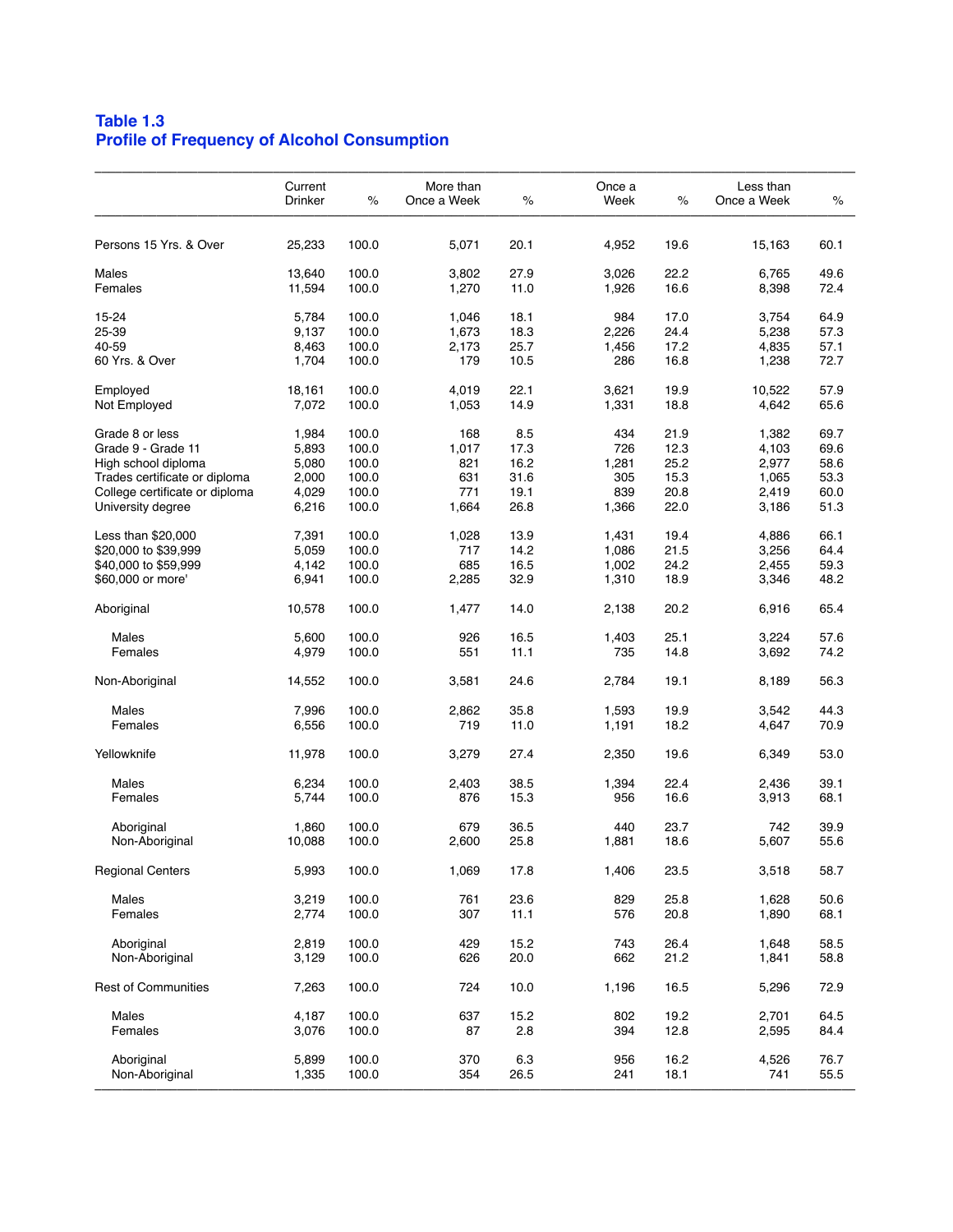#### **Table 1.4 Profile of Marijuana Use**

|                                                      | Total           | $\%$           | Ever<br>Used   | $\%$         | Used in<br>Past 12 Months | %            |  |  |  |
|------------------------------------------------------|-----------------|----------------|----------------|--------------|---------------------------|--------------|--|--|--|
| Persons 15 Yrs. & Over                               | 32,389          | 100.0          | 19,379         | 59.8         | 6,674                     | 20.6         |  |  |  |
| Males                                                | 16,841          | 100.0          | 11,440         | 67.9         | 4,285                     | 25.4         |  |  |  |
| Females                                              | 15,548          | 100.0          | 7,939          | 51.1         | 2,389                     | 15.4         |  |  |  |
| 15-24                                                | 6,978           | 100.0          | 4,933          | 70.7         | 3,232                     | 46.3         |  |  |  |
| 25-39<br>40-59                                       | 10,918          | 100.0          | 7,177          | 65.7         | 2,421                     | 22.2         |  |  |  |
| 60 Yrs. & Over                                       | 11,307<br>2,993 | 100.0<br>100.0 | 6,705<br>418   | 59.3<br>14.0 | 966<br>8                  | 8.5<br>0.3   |  |  |  |
| Employed                                             | 21,661          | 100.0          | 13,877         | 64.1         | 3,909                     | 18.0         |  |  |  |
| Not Employed                                         | 10,728          | 100.0          | 5,502          | 51.3         | 2,765                     | 25.8         |  |  |  |
| Grade 8 or less                                      | 3,498           | 100.0          | 1,358          | 38.8         | 571                       | 16.3         |  |  |  |
| Grade 9 - Grade 11                                   | 8,017           | 100.0          | 5,366          | 66.9         | 3,110                     | 38.8         |  |  |  |
| High school diploma<br>Trades certificate or diploma | 6,473<br>2,299  | 100.0<br>100.0 | 4,116<br>1,582 | 63.6<br>68.8 | 1,352<br>531              | 20.9<br>23.1 |  |  |  |
| College certificate or diploma                       | 4,822           | 100.0          | 2,845          | 59.0         | 603                       | 12.5         |  |  |  |
| University degree                                    | 7,232           | 100.0          | 4,112          | 56.9         | 508                       | 7.0          |  |  |  |
| Less than \$20,000                                   | 10,451          | 100.0          | 5,906          | 56.5         | 3,602                     | 34.5         |  |  |  |
| \$20,000 to \$39,999                                 | 6,121           | 100.0          | 3,799          | 62.1         | 1,394                     | 22.8         |  |  |  |
| \$40,000 to \$59,999                                 | 5,213           | 100.0          | 2,932          | 56.2         | 611                       | 11.7         |  |  |  |
| \$60,000 or more'                                    | 8,086           | 100.0          | 5,626          | 69.6         | 760                       | 9.4          |  |  |  |
| Aboriginal                                           | 15,020          | 100.0          | 9,648          | 64.2         | 4,543                     | 30.2         |  |  |  |
| Males                                                | 7,538           | 100.0          | 5,417          | 71.9         | 2,841                     | 37.7         |  |  |  |
| Females                                              | 7,482           | 100.0          | 4,231          | 56.5         | 1,702                     | 22.7         |  |  |  |
| Non-Aboriginal                                       | 17,266          | 100.0          | 9,687          | 56.1         | 2,116                     | 12.3         |  |  |  |
| Males                                                | 9,260           | 100.0          | 6,009          | 64.9         | 1,429                     | 15.4         |  |  |  |
| Females                                              | 8,006           | 100.0          | 3,678          | 45.9         | 687                       | 8.6          |  |  |  |
| Yellowknife                                          | 14,791          | 100.0          | 8,914          | 60.3         | 2,416                     | 16.3         |  |  |  |
| <b>Males</b>                                         | 7,543           | 100.0          | 5,088          | 67.5         | 1,514                     | 20.1         |  |  |  |
| Females                                              | 7,249           | 100.0          | 3,826          | 52.8         | 902                       | 12.4         |  |  |  |
| Aboriginal                                           | 2,819           | 100.0          | 1,890          | 67.0         | 596                       | 21.1         |  |  |  |
| Non-Aboriginal                                       | 11,943          | 100.0          | 7,024          | 58.8         | 1,820                     | 15.2         |  |  |  |
| <b>Regional Centers</b>                              | 7,480           | 100.0          | 4,176          | 55.8         | 1,076                     | 14.4         |  |  |  |
| Males                                                | 3.800           | 100.0          | 2.416          | 63.6         | 615                       | 16.2         |  |  |  |
| Females                                              | 3,680           | 100.0          | 1,761          | 47.9         | 460                       | 12.5         |  |  |  |
| Aboriginal                                           | 3,618           | 100.0          | 2,584          | 71.4         | 918                       | 25.4         |  |  |  |
| Non-Aboriginal                                       | 3,818           | 100.0          | 1,549          | 40.6         | 143                       | 3.7          |  |  |  |
| <b>Rest of Communities</b>                           | 10,118          | 100.0          | 6,288          | 62.1         | 3,183                     | 31.5         |  |  |  |
| Males                                                | 5,499           | 100.0          | 3,936          | 71.6         | 2,156                     | 39.2         |  |  |  |
| Females                                              | 4,619           | 100.0          | 2,352          | 50.9         | 1,027                     | 22.2         |  |  |  |
| Aboriginal                                           | 8,583           | 100.0          | 5,174          | 60.3         | 3,029                     | 35.3         |  |  |  |
| Non-Aboriginal                                       | 1,505           | 100.0          | 1,114          | 74.0         | 153                       | 10.2         |  |  |  |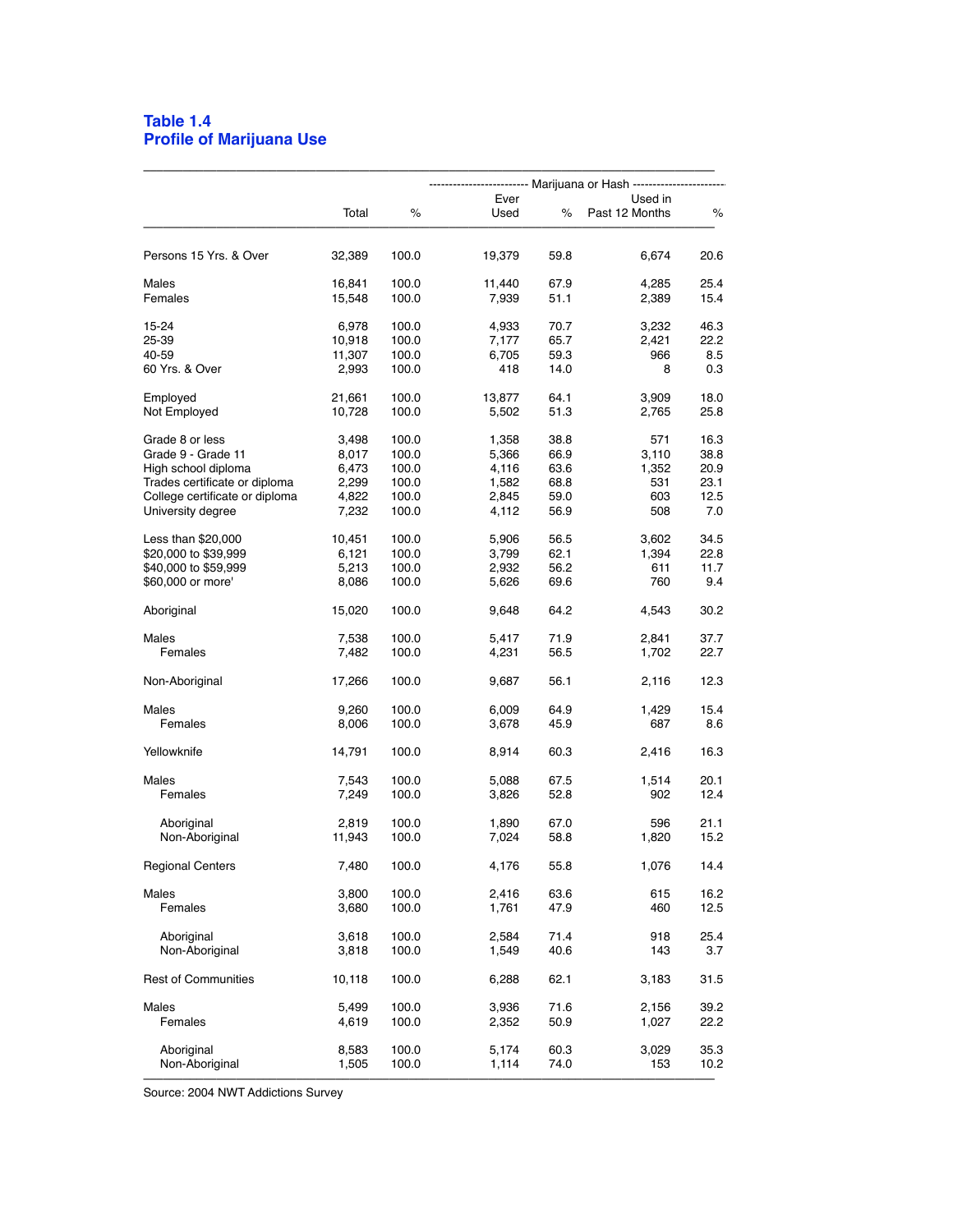## **Table 1.5 Profile of Cigarette Smokers**

| Persons 15 Yrs. & Over         | 32,389<br>16,841<br>15,548 | 100.0<br>100.0 | 12,625 |      |       |      |        |      |
|--------------------------------|----------------------------|----------------|--------|------|-------|------|--------|------|
|                                |                            |                |        | 39.0 | 7,116 | 22.0 | 12,162 | 37.5 |
| Males                          |                            |                | 6,748  | 40.1 | 3,738 | 22.2 | 6,058  | 36.0 |
| Females                        |                            | 100.0          | 5,877  | 37.8 | 3,377 | 21.7 | 6,104  | 39.3 |
| 15-24                          | 6,978                      | 100.0          | 2,890  | 41.4 | 757   | 10.8 | 3,117  | 44.7 |
| 25-39                          | 10,918                     | 100.0          | 4,624  | 42.4 | 2,270 | 20.8 | 3,851  | 35.3 |
| 40-59                          | 11,307                     | 100.0          | 4,092  | 36.2 | 2,872 | 25.4 | 4,245  | 37.5 |
| 60 Yrs. & Over                 | 2,993                      | 100.0          | 926    | 30.9 | 1,200 | 40.1 | 867    | 29.0 |
|                                |                            | 100.0          | 7,322  | 33.8 | 5,281 | 24.4 | 8,686  | 40.1 |
| Employed<br>Not Employed       | 21,661<br>10,728           | 100.0          | 5,303  | 49.4 | 1,834 | 17.1 | 3,477  | 32.4 |
|                                |                            |                |        |      |       |      |        |      |
| Grade 8 or less                | 3,498                      | 100.0          | 1,904  | 54.4 | 905   | 25.9 | 689    | 19.7 |
| Grade 9 - Grade 11             | 8,017                      | 100.0          | 5,264  | 65.7 | 792   | 9.9  | 1,847  | 23.0 |
| High school diploma            | 6,473                      | 100.0          | 2,042  | 31.5 | 1,770 | 27.3 | 2,660  | 41.1 |
| Trades certificate or diploma  | 2,299                      | 100.0          | 971    | 42.2 | 403   | 17.5 | 875    | 38.1 |
| College certificate or diploma | 4,822                      | 100.0          | 1,377  | 28.6 | 1,297 | 26.9 | 1,974  | 40.9 |
| University degree              | 7,232                      | 100.0          | 1,067  | 14.8 | 1,948 | 26.9 | 4,069  | 56.3 |
| Less than $$20,000$            | 10,451                     | 100.0          | 5,421  | 51.9 | 1,512 | 14.5 | 3,404  | 32.6 |
| \$20,000 to \$39,999           | 6,121                      | 100.0          | 2,268  | 37.1 | 1,228 | 20.1 | 2,510  | 41.0 |
| \$40,000 to \$59,999           | 5,213                      | 100.0          | 2.060  | 39.5 | 1,258 | 24.1 | 1,820  | 34.9 |
| \$60,000 or more'              | 8,086                      | 100.0          | 2,149  | 26.6 | 2,277 | 28.2 | 3,479  | 43.0 |
| Aboriginal                     | 15,020                     | 100.0          | 8,596  | 57.2 | 2,847 | 19.0 | 3,500  | 23.3 |
|                                |                            |                |        |      |       |      |        |      |
| Males                          | 7,538                      | 100.0          | 4,466  | 59.2 | 1,242 | 16.5 | 1,774  | 23.5 |
| Females                        | 7,482                      | 100.0          | 4,130  | 55.2 | 1,605 | 21.5 | 1,726  | 23.1 |
| Non-Aboriginal                 | 17,266                     | 100.0          | 4,015  | 23.3 | 4,239 | 24.6 | 8,604  | 49.8 |
| Males                          | 9,260                      | 100.0          | 2,268  | 24.5 | 2,496 | 27.0 | 4,255  | 46.0 |
| Females                        | 8,006                      | 100.0          | 1,747  | 21.8 | 1,742 | 21.8 | 4,349  | 54.3 |
|                                |                            |                |        |      |       |      |        |      |
| Yellowknife                    | 14,791                     | 100.0          | 3,836  | 25.9 | 3,676 | 24.9 | 7,002  | 47.3 |
| Males                          | 7,543                      | 100.0          | 2,214  | 29.4 | 1,740 | 23.1 | 3,489  | 46.3 |
| Females                        | 7,249                      | 100.0          | 1,622  | 22.4 | 1,936 | 26.7 | 3,513  | 48.5 |
| Aboriginal                     | 2,819                      | 100.0          | 1,063  | 37.7 | 968   | 34.3 | 710    | 25.2 |
| Non-Aboriginal                 | 11,943                     | 100.0          | 2,773  | 23.2 | 2,708 | 22.7 | 6,263  | 52.4 |
|                                |                            |                |        |      |       |      |        |      |
| <b>Regional Centers</b>        | 7,480                      | 100.0          | 2,555  | 34.2 | 1,867 | 25.0 | 2,860  | 38.2 |
| Males                          | 3,800                      | 100.0          | 1,227  | 32.3 | 1,085 | 28.6 | 1,291  | 34.0 |
| Females                        | 3,680                      | 100.0          | 1,328  | 36.1 | 782   | 21.2 | 1,570  | 42.7 |
|                                |                            |                |        |      |       |      |        |      |
| Aboriginal                     | 3,618                      | 100.0          | 1,853  | 51.2 | 493   | 13.6 | 1,272  | 35.2 |
| Non-Aboriginal                 | 3,818                      | 100.0          | 688    | 18.0 | 1,344 | 35.2 | 1,588  | 41.6 |
| <b>Rest of Communities</b>     | 10,118                     | 100.0          | 6,234  | 61.6 | 1,573 | 15.5 | 2,300  | 22.7 |
| Males                          | 5,499                      | 100.0          | 3,307  | 60.1 | 913   | 16.6 | 1,278  | 23.2 |
| Females                        | 4,619                      | 100.0          | 2,926  | 63.3 | 660   | 14.3 | 1,022  | 22.1 |
|                                |                            |                |        |      |       |      |        |      |
| Aboriginal                     | 8,583                      | 100.0          | 5,680  | 66.2 | 1,386 | 16.1 | 1,517  | 17.7 |
| Non-Aboriginal                 | 1,505                      | 100.0          | 554    | 36.8 | 187   | 12.4 | 754    | 50.1 |